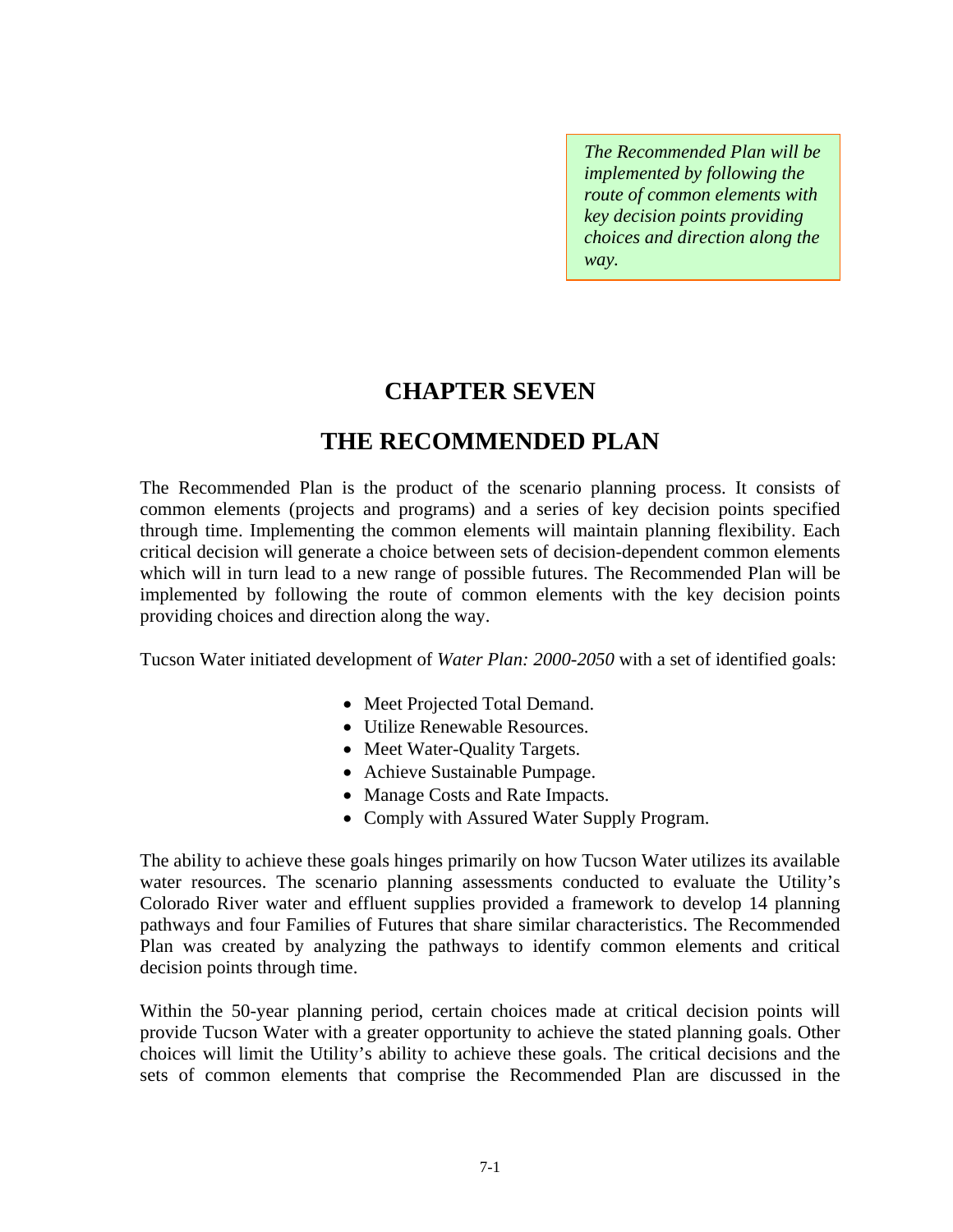following sections. A graphical summary of the Recommended Plan (Plate 1) is contained in the back pocket of *Water Plan: 2000-2050.*

## **COMMON ELEMENTS AND CRITICAL DECISIONS**

There are a number of elements common to all of the pathways that lead to the four Families of Futures. Once initiated, the common projects and programs would contribute toward meeting the planning goals irrespective of the critical planning decisions that will ultimately be made. Hence, these common elements will not constrain any of the identified futures.

The critical decisions that will be made will determine which elements will subsequently be implemented. The sets of decision-dependent common elements will lead to a new range of possible futures. However, the decisions will have financial consequences which need to be understood so that the governing body and the public can make fully informed choices.

### **Common Elements: 2000 to 2006**

The common elements listed below have either already been implemented or should be initiated by 2006. They include the following programs and projects:

#### *Programs*

- **Acquire Additional Supplies**. Additional potential sources of supply will be pursued under all scenarios. These supplies may include additional rights to local ground water, additional Colorado River water, rights to other water supplies that may be delivered through the Central Arizona Project, effluent belonging to other parties, and any other water resources that may become available over time. Efforts to acquire additional supplies will continue to be a priority throughout the 50-year planning period.
- **Develop a Salinity Management Program**. An increase in the mineral content of the Utility's blended potable water supply will gradually occur over time as Colorado River water and effluent are utilized. Tucson Water will pursue a program to manage potential increases in salinity in watersheds located within its projected service area. The Utility will continue to participate in research on potential salinity impacts and methods of treatment, reclamation, and/or disposal of the brine waste stream generated during treatment.
- **Encourage Sewer Connections**. In order to provide a greater volume of municipal wastewater effluent for potential reuse, changes in ordinance and/or code should be considered to encourage sewer connections to reduce the number of septic tank systems installed within the projected service area.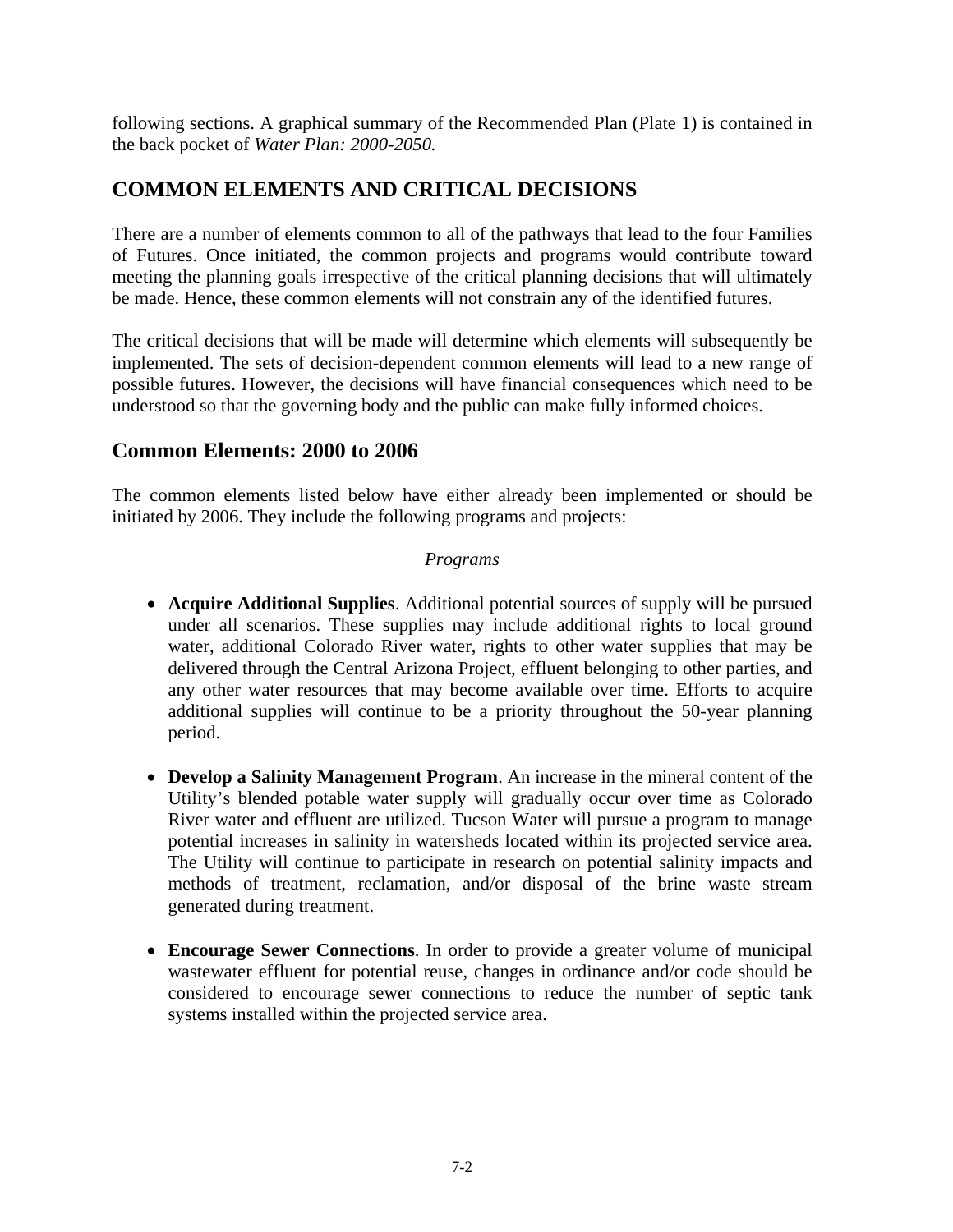- **Evaluate the Effectiveness of Additional Conservation Programming**. A more aggressive conservation program designed to achieve a targeted per capita usage rate will be evaluated by Tucson Water. This program could target all sectors of potable water use including residential, commercial, and industrial customers.
- **Evaluate Emerging Contaminants**. The occurrence, fate, and potential treatment of emerging contaminants in current and future water supplies must be further researched. This research will be increasingly important as the availability of water resources becomes more constrained over time.
- **Expand Public Outreach**. Tucson Water's public outreach program will be expanded to inform the public on a range of issues. These issues include the cost of water treatment options, a reassessment by the community of the targeted mineral content for the Clearwater blend, the benefits of using Colorado River water for potable supply, the use of effluent for non-potable uses, and the benefits of using effluent to augment ground water for banking and indirect potable use.
- **Provide Water-Resource Information to Planning Entities**. Tucson Water will provide information regarding water-resource availability to governmental entities that plan for the future of the community. These efforts will allow those entities to take into account the Utility's ability to provide water service within the context of their planning decisions.
- **Pursue Regional Cooperation**. Tucson Water will seek additional opportunities to work cooperatively with other local governmental entities and water providers. These efforts should include pursuing additional water resources for the region in order to provide sustainable supplies into the future.
- **Reduce Lost and Unaccounted for Water**. Tucson Water will develop and implement a more comprehensive program to reduce its percentage of lost and unaccounted for water. This category includes pipeline leakage, water theft, and unmetered or improperly metered water deliveries.

#### *Projects*

- **Conduct SAVSARP Feasibility Assessment**. A technology-based assessment of the potential recharge capacity of the SAVSARP project will be conducted. Under the Clearwater Program, this facility would help maximize utilization of Tucson Water's Central Arizona Project allocation.
- **Construct Spencer Interconnect Pipeline**. The Spencer Interconnect will be constructed to provide flexibility in providing ground water to the blended water program and to provide an alternate route to deliver potable water from the Clearwater Renewable Resources Facility to urban Tucson.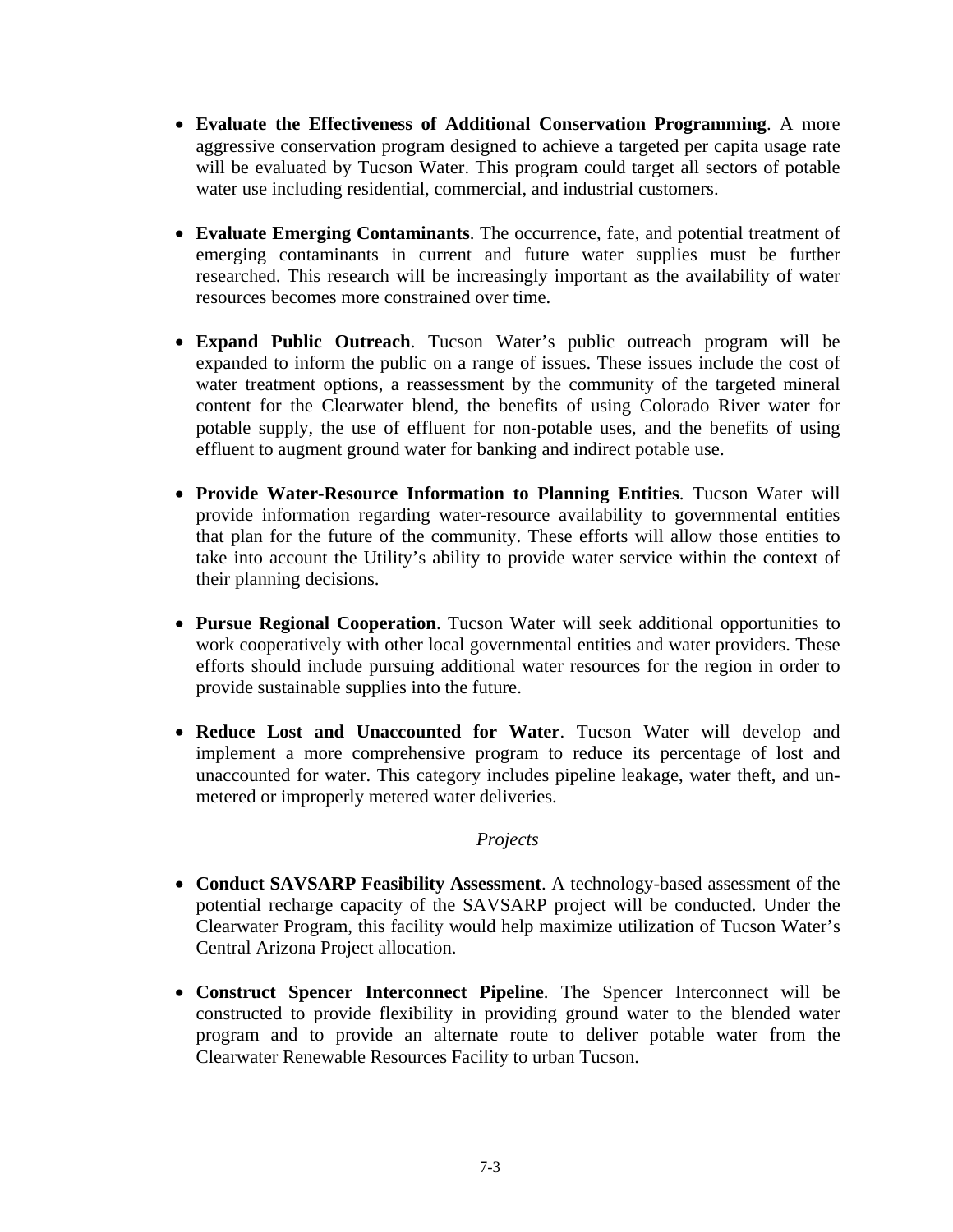- **Design SAVSARP Facilities.** The SAVSARP project may be implemented in two phases with a maximum recharge rate of approximately 100,000 acre-feet per year. Phase I will be designed with provisions for Phase II.
- **Expand Recharge Capacity of CAVSARP**. The CAVSARP facility will be repermitted to recharge up to 80,000 acre-feet per year of Colorado River water. This additional capacity will be made available to the Water Bank in the near-term for Colorado River water firming activities. This capacity could be used in the future to recharge more of the City of Tucson's Central Arizona Project allocation, other Colorado River water supplies, and/or for the eventual recharge of effluent.
- **Study Secondary Disinfectants**. The effectiveness and potential by-products of alternative disinfectants as well as the conditions that might trigger their use will be studied. The results of such an assessment will determine the most appropriate use for alternative disinfectants in Tucson Water's potable systems in the future.
- **Upgrade the Distribution System**. There will be a continuing need to upgrade and extend the distribution system to meet growing demand. These system expansions will be implemented throughout the 50-year planning period.

### **Common Elements: 2006 to 2014**

In addition to the projects and programs initiated by 2006, a second set of common elements should be initiated during this period. Once implemented, these elements will allow the Utility to effectively address the priorities and challenges in the mid-term (2014-2025) and long-term (2025-2050) planning periods.

### *Programs*

- **Achieve Full Colorado River Water Utilization**. Regardless of which final project is selected (SAVSARP Phase II or the rehabilitation of the Hayden-Udall Treatment Plant for direct treatment), Tucson Water will achieve full utilization of its current Central Arizona Project allocation by 2012.
- **Achieve Sustainable Ground-Water Pumping**. As the City of Tucson brings its Central Arizona Project allocation into full utilization, its reliance on ground water will decrease. The Utility will seek to reduce its ground-water pumping to a hydrologically sustainable rate within the near-term. In addition, a legislative change and/or a change in the AWS rules could be pursued to recognize hydrologically sustainable ground-water pumping as a renewable water supply under ADWR's AWS Program.
- **Evaluate Effluent Exchanges**. Tucson Water will pursue opportunities to market unused effluent supplies for lease or exchange with other water users within the Tucson AMA.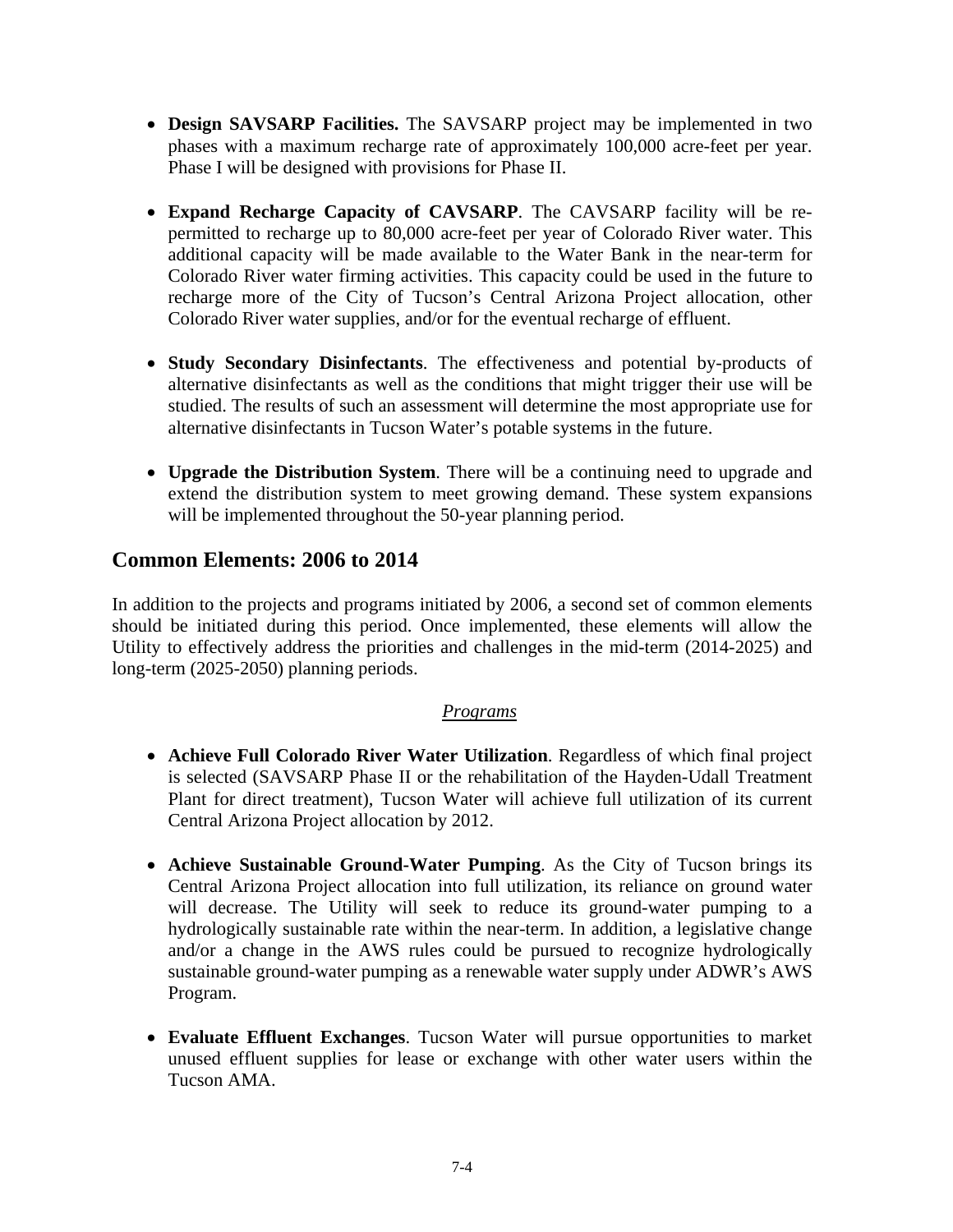#### *Projects*

- **Augment Avra Valley Main**. The Avra Valley Transmission Main Augmentation will be constructed to provide increased operational flexibility and to provide another route to bring blended water into urban Tucson.
- **Construct New Reclaimed Supply Sources**. As reclaimed system demand grows in the future, additional projects will be implemented to provide the treatment required. The paths differ as to whether the additional supply will be met through expanded recharge and soil-aquifer treatment or constructed treatment plants. Because both treatment approaches are effective and have been accepted by the community, the Recommended Plan does not express a preference. The types of projects ultimately implemented will be decided when reclaimed demand requires new sources of supply.
- **Construct and Operate SAVSARP Phase I**. This project will be sized to have an annual recharge capacity of approximately 45,000 acre-feet per year. Recovery wells will be constructed to provide a blended water supply. SAVSARP Phase I is identified as a common element since it provides needed drought resistance and expanded long-term storage capacity.

## **Critical Decisions and Dependent Elements: 2006 to 2014**

In 2006, two critical resource-management decisions will be made regarding the use of Colorado River water:

- Decision #1 What is an acceptable long-term mineral content target for the Clearwater blended water program?
- Decision #2 Should Tucson Water expand the Clearwater recharge program by building SAVSARP to maximum capacity or rehabilitate the Hayden-Udall Treatment Plant to perform direct treatment?

Decisions #1 and #2 must be made by 2006. The choices will determine which decisiondependent elements will be subsequently implemented. In addition, these decisions will significantly impact the overall cost of providing water service.

Decision #1 will determine the targeted TDS concentration of the Clearwater blend. The water recovered from the CAVSARP Well Field will maintain a mineral content at or below the targeted TDS concentration of 450 mg/L through approximately 2009 (Errol L. Montgomery Associates, 2004). Tucson Water has access to sufficient ground water in Avra Valley to blend with the water recovered from CAVSARP to maintain this TDS target for many years. However, as additional Colorado River water is utilized over time either through direct treatment or expansion of the recharge program at SAVSARP (Decision #2), the ability to maintain this TDS target through ground-water blending cannot be sustained and enhanced treatment will be required.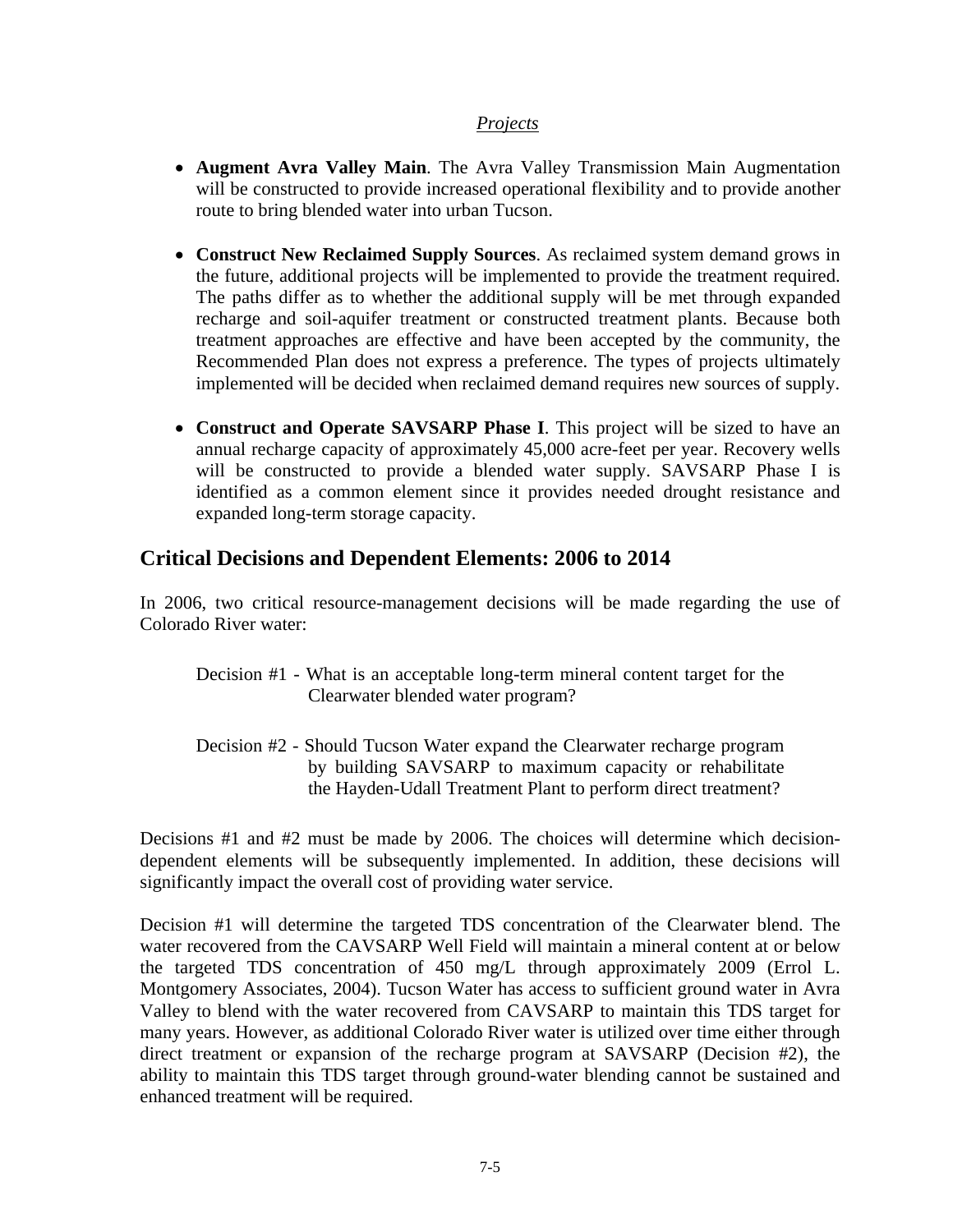A decision to maintain a lower TDS concentration would be primarily for aesthetic reasons since the lower pH of Colorado River water, and not its higher mineral content, was the principal cause of the pipeline problems experienced with direct delivery in the early 1990s.

The new elements associated with Decision #1 are described as follows:



If the public elects to maintain the Clearwater blend at the targeted TDS concentration of 450 mg/L, the Hayden-Udall Treatment Plant would be upgraded to perform enhanced treatment on only that volume of water necessary to achieve the target. This could be performed on directly treated or recharged and recovered Colorado River water.

A by-product of enhanced treatment is a brine waste stream currently estimated to be approximately 15 percent of the water that is treated. The current option is to construct large evaporation basins to dispose of the waste stream. However, ongoing research is being conducted to explore other methods and technologies to process and dispose of the waste stream at lower costs and to recover a higher percentage of the residual water (Bureau of Reclamation, 2003).

The choice under Decision #2 is either to expand SAVSARP by implementing Phase II or rehabilitate the Hayden-Udall Treatment Plant for direct treatment of Colorado River water. Either option under Decision #2 would allow for TDS management to be conducted pursuant to the choice made under Decision #1. If the Hayden-Udall Treatment Plant is rehabilitated, alternative primary disinfectants will be evaluated to determine the most effective option. By 2012, Tucson Water plans to achieve full utilization of its Central Arizona Project allocation. This is the critical first step toward attaining water-resource sustainability for the community.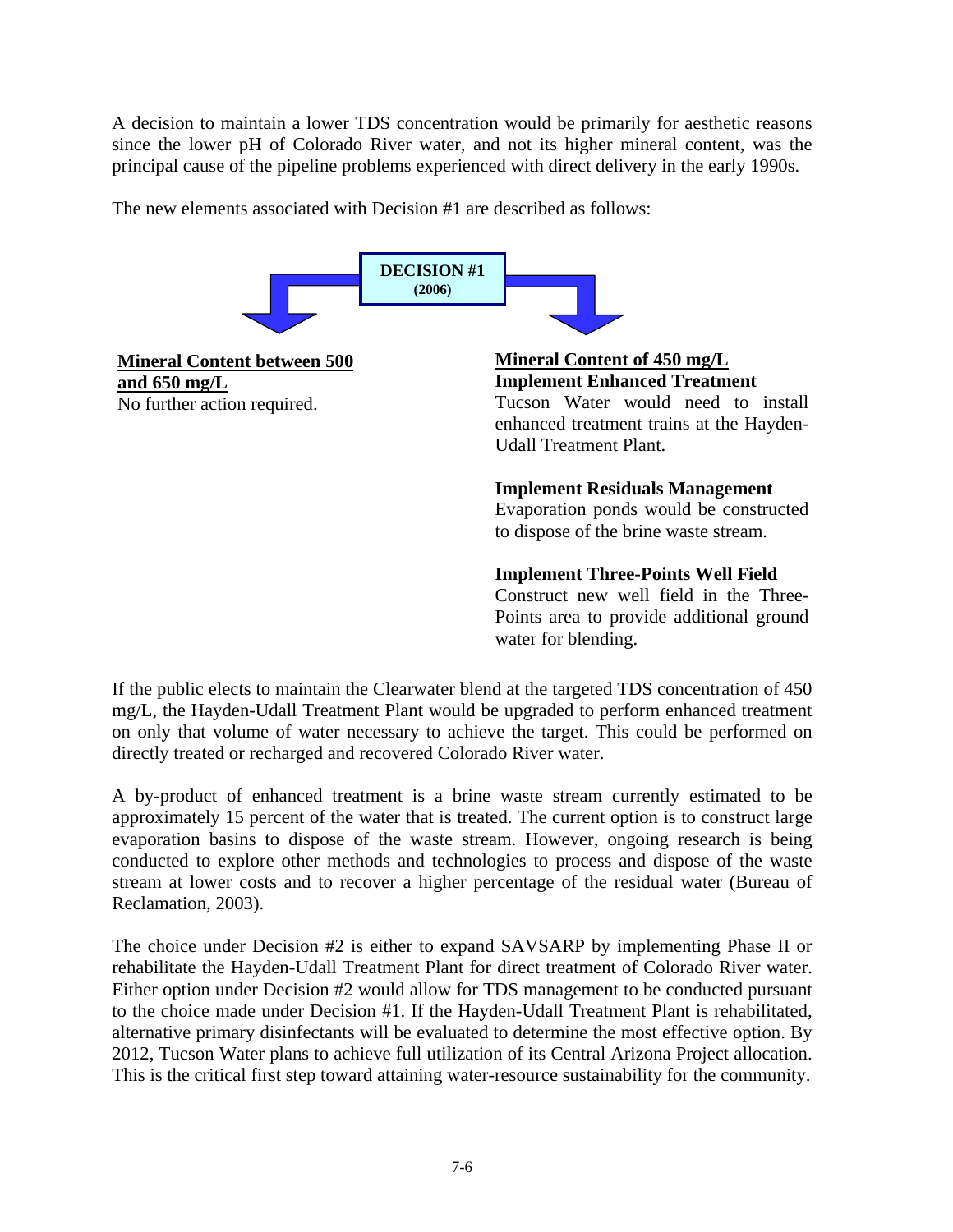The new elements associated with Decision #2 are described as follows:



#### **Expand Clearwater Recharge Program Design, Construct & Operate SAVSARP Phase II**

Expand SAVSARP capacity to 100,000 acre-feet per year of recharge with 80,000 acre-feet per year of recovery. This could provide additional recharge capacity for use by the Water Bank.

### **Implement Direct Treatment Rehabilitate Hayden-Udall Treatment Plant**

Directly-treat 50,000 acre-feet per year of Colorado River water and add to the blend.

### **Study Primary Disinfectants**

The effectiveness and potential byproducts of alternative disinfectants (e.g. UV, chlorine, ozone) should be studied.

## **Critical Decisions and Dependent Elements: 2014 to 2025**

Additional resource-management decisions will need to be made by 2014 to maintain flexibility in utilizing effluent as a water supply and to define its role within the long-range plan. Effluent will continue to be used to meet non-potable demands which are estimated to be at least eight percent of projected total demand. This leaves a large volume of effluent available to augment the potable supply. Two critical decisions must be made regarding the future use of effluent:

- Decision #3 Should current effluent disposal practices continue or should Tucson Water maximize the use of effluent as a water supply?
- Decision #4 If the use of effluent is to be maximized, should it be stored in long-term banking facilities or should it be used to augment the potable water supply?

Decision #3 presents the opportunity to provide future supply for the growing community based on the water resources that are currently owned or controlled by the City of Tucson. Without the expanded use of effluent or acquiring additional water resources, Tucson Water would only have ground water credits and its current Central Arizona Project allocation available to meet future potable demand. Because Tucson Water has set a goal of limiting ground water use to a hydrologically sustainable rate, the Utility could have a shortfall in supply as early as 2020 unless alternative water resources are acquired or per capita demand is reduced. Decision #3 should be made by 2014 to allow sufficient time to put effluent to full reuse by 2017.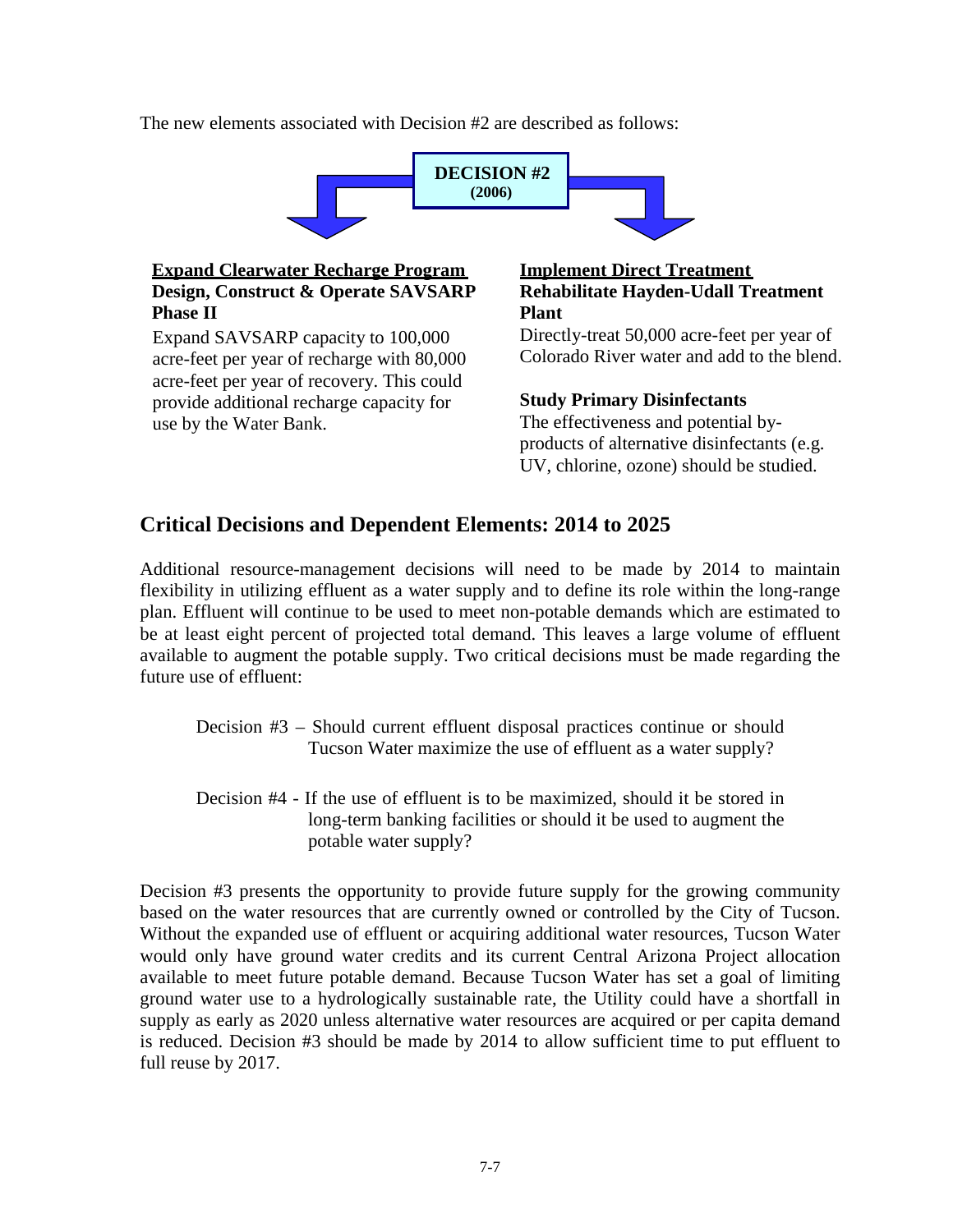The new elements associated with Decision #3 are described as follows:



### **Use Effluent Resource**

**Augment Recharge Program**

Evaluate location to recharge effluent based on end use and other factors

### **Construct Effluent Pipeline**

A pipeline to convey highly-treated effluent to points of storage or reuse in Avra Valley or the Tucson basin should be constructed.

### **Construct Ina Road Interconnect**

A pipeline to convey Tucson Water's effluent from the Ina Road Water Pollution Control Facility to the Sweetwater Enhanced Treatment Plant should be constructed to maximize the effluent available for reuse.

### **Construct Sweetwater Enhanced Treatment Plant**

Tucson Water should construct a new treatment plant at Sweetwater Drive for enhanced effluent management.

### **Develop Treatment Technology**

The eventual treatment technologies used to prepare the effluent for its end use must be evaluated.

### **Involve the Community**

Removing all of Tucson Water's effluent from the Santa Cruz River will have impacts on neighboring communities. These impacts must be assessed through a community outreach process.

Under Decision #4, the choice to bank effluent in long-term recharge facilities but not use it to augment potable supply would provide the opportunity to preserve the water resource for use beyond 2050. This decision would allow for the accrual of paper-water credits to pump additional ground water. However, storing effluent outside the area where pumping occurs

**Continue Effluent Disposal**

No further action required.

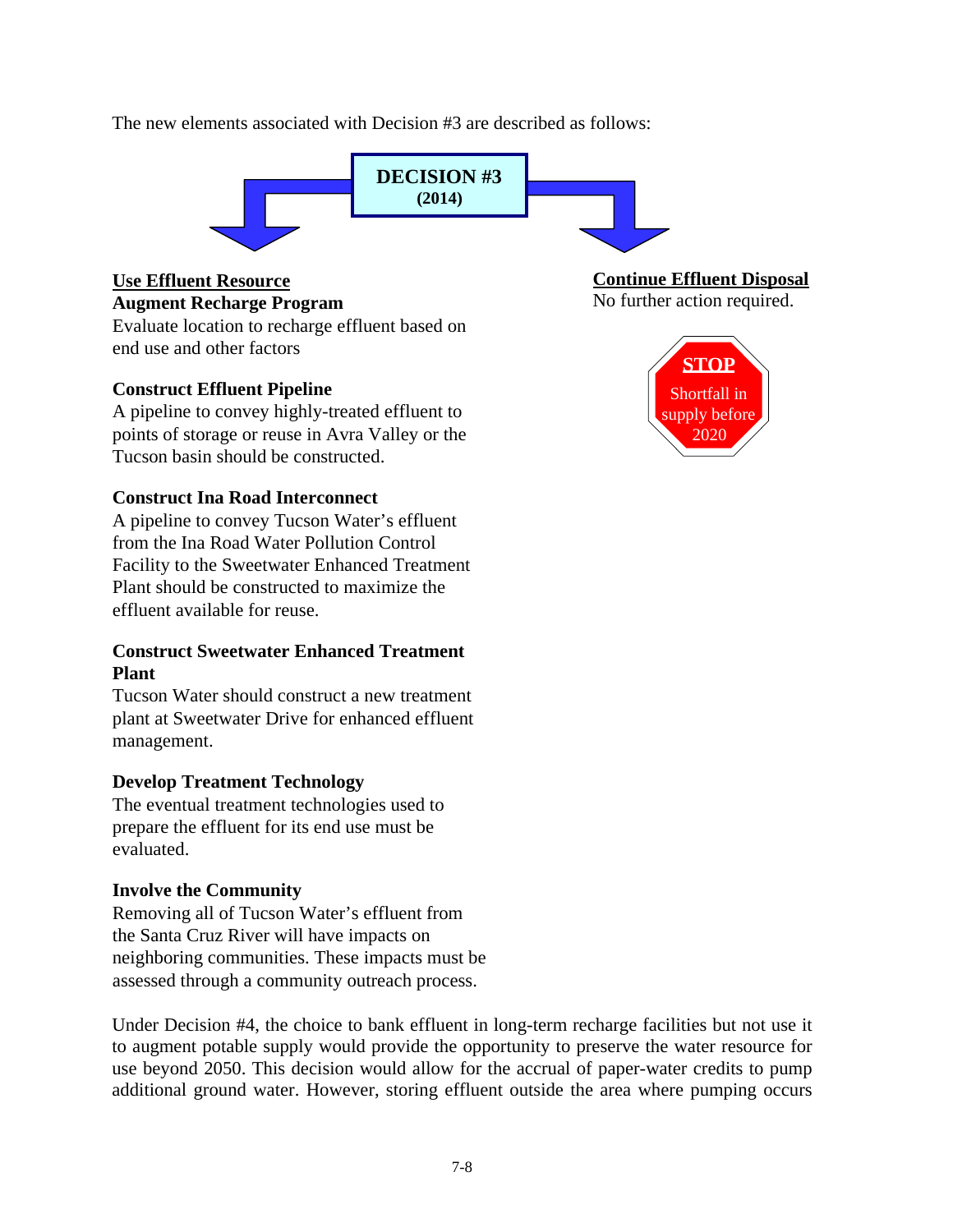would result in a resumption of ground-water mining within the Utility's service area; this in turn would cause renewed water-level declines and would increase the risk of additional land subsidence. If ground-water mining is resumed to meet increasing projected demand, the magnitude of pumping by 2040 would more than double the hydrologically sustainable rate. However, the choice to reuse effluent for indirect potable supply provides Tucson Water with the highest potential to meet projected demand through 2050 and offers the greatest opportunity for long-term sustainability. Decision #4 should also be made by 2014.

The new elements associated with Decision #4 are described as follows:



As Decisions #3 and #4 are made, Tucson Water will develop options to increase effluent reuse while seeking to acquire additional water resources. The construction of effluent transmission pipelines would depend on the eventual end use of this water resource. Effluent may be taken to existing recharge facilities or may require construction of new ones. Effluent could be taken to Avra Valley and/or to the Tucson basin for recharge; these areas could be used to bank paper-water credits or to augment potable supply.

## **A Bridge to the Future: 2025 to 2050**

As Tucson Water strives to meet future water demand, all currently available and newly acquired water supplies must be put to their optimal use. To utilize these resources, Tucson Water will need to implement additional projects and programs in the long term (2025-2050). Choices associated with effluent will need to be made with regard to the level of treatment that will be required at the Sweetwater Enhanced Treatment Plant as well as when and where effluent could be recovered from recharge projects. These decisions will be outlined in subsequent plan updates. The costs associated with these projects will be detailed at that time.

Choices made in the near term (2000-2014) and the mid term (2014-2025) will affect the range of available options and possible futures in the long term. Subsequent comprehensive updates to this plan will revisit the scenario planning process to identify decisions that will be required in the long term and to prepare for the community's supply needs beyond 2050.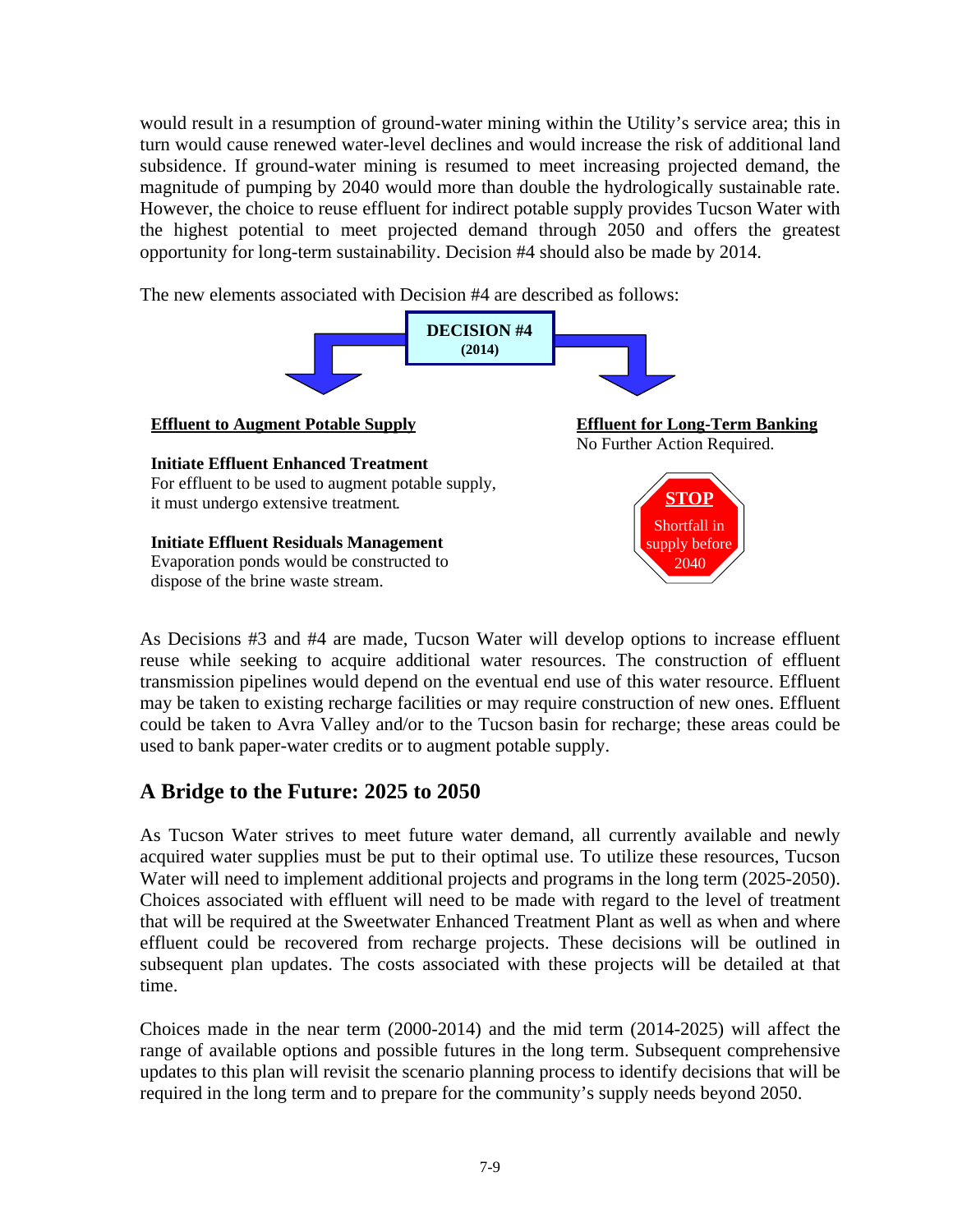## **PLAN RECOMMENDATIONS**

The Recommended Plan consists of sets of common elements that are determined by decisions made at specified points in time. The choices made at each critical decision point will bring the community toward certain Families of Futures while others will lose their relevance. Implementing the Recommended Plan means following the route of common elements with the key decision points providing choices and direction along the way. As the planning environment changes over time, the scenario planning process is revisited to establish a new baseline of data and assumptions that will again be used to reassess and develop a new range of possible futures.

In this section, Tucson Water provides a range of recommendations many of which address the critical decision points previously identified. Tucson Water believes that implementing these recommendations will allow the Utility to achieve all of the specified planning goals while retaining maximum flexibility. These recommendations take into account the laws and regulations that govern the Utility as described in Appendix E: *Federal, State, and Local Regulations and Policies*. The conclusions and recommendations summarized below are based on Tucson Water's best professional judgment regarding the most effective ways to meet the projected potable and non-potable needs of the community. The recommendations will be used to initiate a dialogue with Tucson Water's customers and other community stakeholders. Tucson Water's customers, in concert with the City of Tucson's Mayor and Council, will make the critical decisions that provide direction to Tucson Water for plan implementation.

### **1. Emphasize Physical Water Management Strategies**

**Conclusion:** The best approach to maintain a sustainable future for the community is to ensure the physical availability of renewable water supplies. The community's sustainable future ultimately depends on maintaining a physical link between renewable water sources and the infrastructure needed to convey those waters to customers within the projected service area. A paper-water management approach that is not hydrologically constrained cannot be sustained in the long term.

**Recommendation:** The programs and projects called out in the Recommended Plan emphasize the physical availability of water supplies. These elements should be implemented in as timely a manner as possible to ensure that renewable water supplies will be available to Tucson Water's customers in the long term.

### **2. Utilize Renewable Ground Water**

**Conclusion:** From a hydrologic perspective, a limited but quantifiable amount of ground water is naturally recharged each year from precipitation and surface-water runoff. Ground-water withdrawals that do not exceed these replenishment processes should be considered hydrologically sustainable ground-water pumping. Tucson Water plans to limit its ground water withdrawals at or below this sustainable level in order to ensure the long-term viability of the aquifer within the Utility's service area. This concept was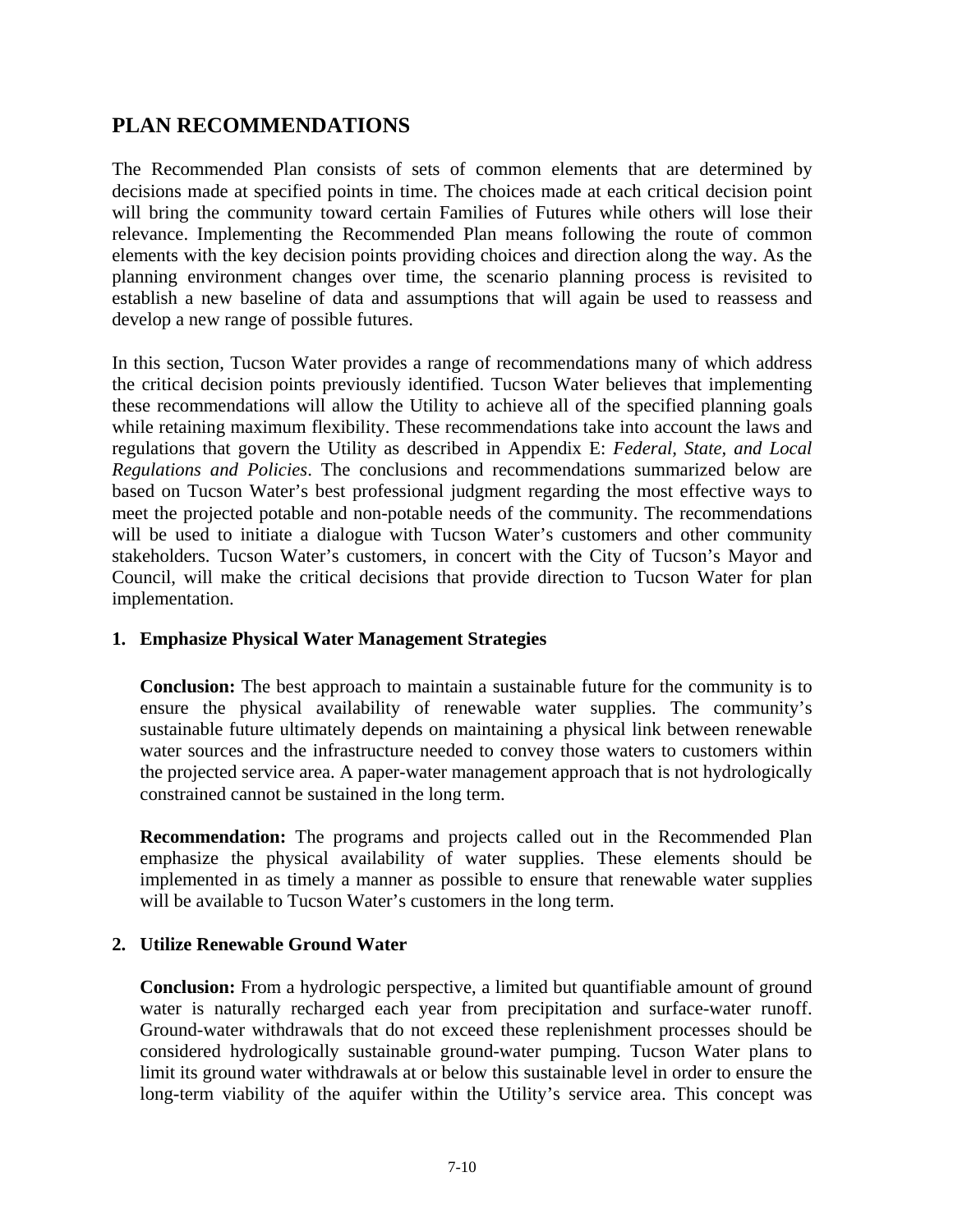identified as a long-term source of water supply in *Tucson Water Resource Plan 1990- 2100*. Currently, no mechanism is in place within ADWR's AWS Program to obtain annual credit for this renewable supply.

**Recommendation:** The amount of natural recharge that annually occurs represents a hydrologically renewable ground-water supply that is not legally available. Tucson Water recommends that regulatory recognition of renewable ground water, based on hydrologically sustainable ground-water pumping, be incorporated into ADWR's AWS Program. This supply could then be credited as an annually renewable water resource that would not be debited against any long-term storage account. This would require changes in the AWS rules and/or a change in legislation.

#### **3. Reassess the Water-Quality Target for Colorado River Water**

**Conclusion:** Colorado River water currently has an average TDS concentration of 650 mg/L. In contrast, the TDS concentration of ground water provided by Tucson Water averages 280 mg/L. Based on the results of studies and public input associated with the *At the Tap Program*, Tucson Water's customers have accepted a blend of ground water and Colorado River water with a TDS concentration of about 450 mg/L. The choice of 450 mg/L was based on a taste test that was used to establish an aesthetic preference for the blended water. There was no comparative cost analysis done as a consideration for maintaining this preference in the future. All of the planning pathways have the ability to include projects to achieve a TDS concentration of 450 mg/L in the Clearwater blend. However, maintaining this TDS concentration would eventually require some form of enhanced treatment which would be expensive in both capital outlays and annual O&M costs. Customer preferences need to be reassessed by linking costs with potential waterquality targets. Customers would then be able to make an informed choice by considering both aesthetic water-quality preferences and the added incremental cost they would have to pay to maintain that level of mineral content.

**Recommendation:** With regard to Decision #1, Tucson Water recommends that the TDS water-quality target under the Clearwater Program be allowed to increase gradually until it reaches a point of equilibrium. The point of equilibrium would be less than 650 mg/L. It is anticipated that this point of equilibrium would occur sometime between 2015 and 2030. This recommendation would be the most cost-effective way to provide this renewable resource to the community. It eliminates the need to build an enhanced treatment plant to control TDS concentration as part of the Clearwater Program. In addition, it would preserve more of the available Colorado River water supply by avoiding the estimated 15 percent loss in water volume associated with enhanced treatment and costs associated with brine management and disposal. Should the community decide to maintain the 450 mg/L water quality target, *Water Plan: 2000-2050* can also accommodate that choice. Even though Tucson Water recommends that the mineral content of the Clearwater blend should be allowed to rise to a state of equilibrium, the overall salinity balance of Tucson Water's potable supplies under any scenario will nonetheless require management at some point in the future. Salinity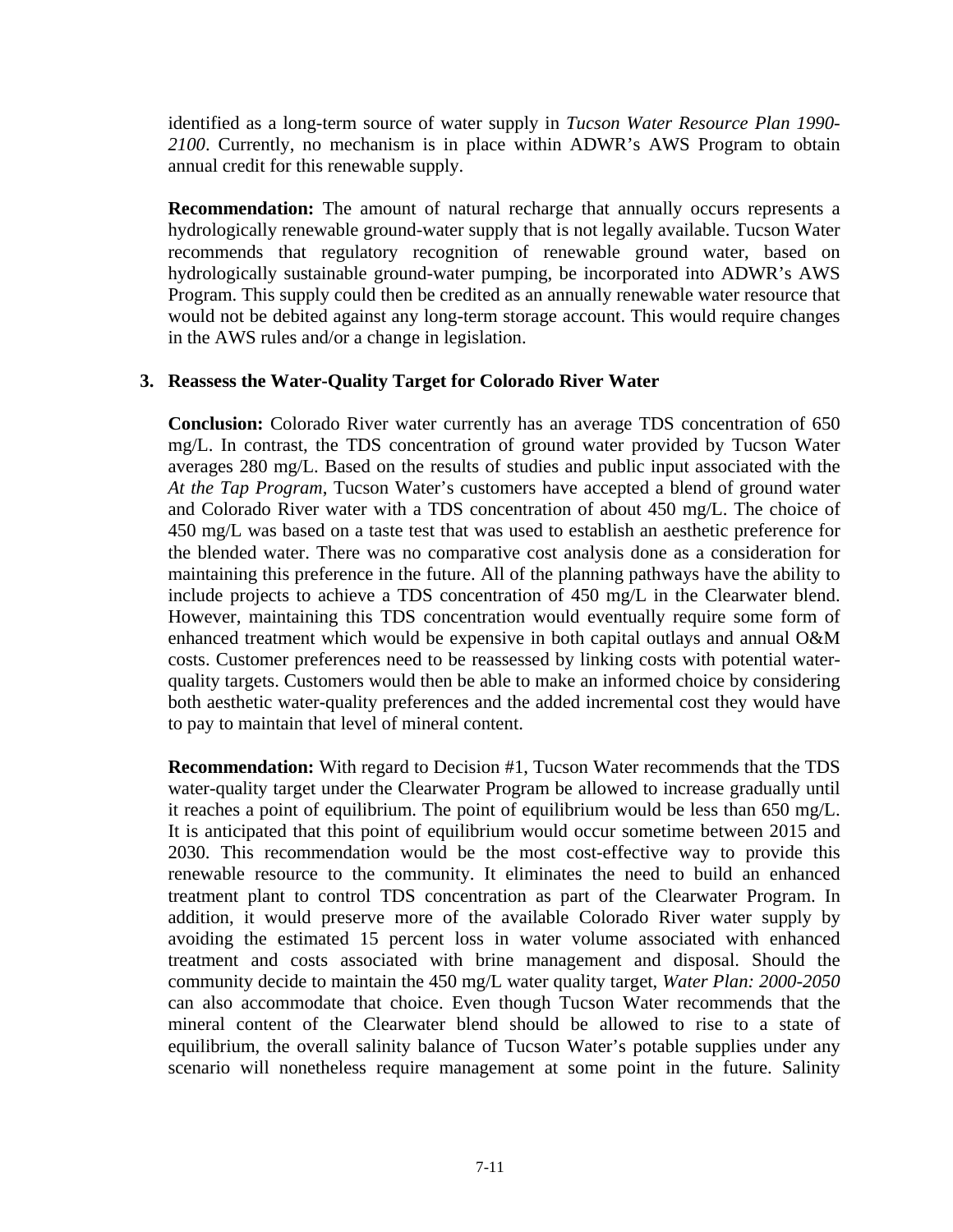management can occur when enhanced-treated effluent is used to augment future groundwater supplies.

### **4. Fully Utilize Colorado River Water**

**Conclusion:** In 1999, the community initiated the move toward full utilization of Colorado River water by accepting a blended water supply under the Clearwater Program. The Clearwater Program could provide the City of Tucson the physical ability to fully utilize its entire annual Central Arizona Project allocation by 2010 and provide for full wet-water recovery by approximately 2012. Currently, the CAVSARP project is operational and provides the capacity to use 60,000 acre-feet per year of Colorado River water. This project is being re-permitted to recharge up to 80,000 acre-feet per year. The SAVSARP Phase I project will be constructed to take delivery of approximately 45,000 acre-feet of Colorado River water per year by about 2007. In order to achieve full utilization of the City of Tucson's Central Arizona Project allocation, Tucson Water can either rehabilitate the Hayden-Udall Water Treatment Plant for direct delivery or build SAVSARP Phase II for indirect use.

**Recommendation:** Tucson Water recommends that by 2006, a design be initiated for SAVSARP Phase II that will be fully compatible with SAVSARP Phase I. The overall SAVSARP project should be designed with an ultimate annual recharge and recovery capability of 80,000 to 100,000 acre-feet. The facility will be constructed so that an initial annual recharge capacity of at least 45,000 acre-feet is in place by 2007 (SAVSARP Phase I). Implementing SAVSARP Phase I is identified as a common element since it provides needed drought resistance and expanded long-term storage capacity. With regard to Decision #2, Tucson Water recommends that under SAVSARP Phase II, a total annual recharge capacity of 80,000 to 100,000 acre-feet be constructed by 2010. With CAVSARP and SAVSARP, Tucson Water would have excess recharge capacity to allow the Water Bank to store large volumes of surplus Colorado River water at these facilities for firming. These facilities could also provide short- and long-term storage reliability. Banked Colorado River water would firm the City of Tucson's annual Central Arizona Project allocation at locations where Tucson Water has recovery capabilities.

### **5. Fully Utilize Effluent for Future Supply**

**Conclusion:** Tucson Water currently uses reclaimed effluent to meet non-potable water demand. Reclaimed water use accounts for approximately eight percent of total water demand. The remaining two thirds of the effluent that is currently owned and controlled by the City of Tucson is discharged into the Santa Cruz River and passively accrues water credits at a rate of 50 percent of the total volume recharged in managed underground storage facilities. If this method of effluent use continues, this renewable water resource cannot be efficiently used to maximize long-term banking or to augment the ground-water system for eventual potable reuse. Tucson Water is projected to have a shortfall in potable water supply by 2020 unless one or more of the following initiatives are successfully implemented: acquisition of additional water supplies, a more aggressive demand management program, full utilization of effluent, and/or the resumption of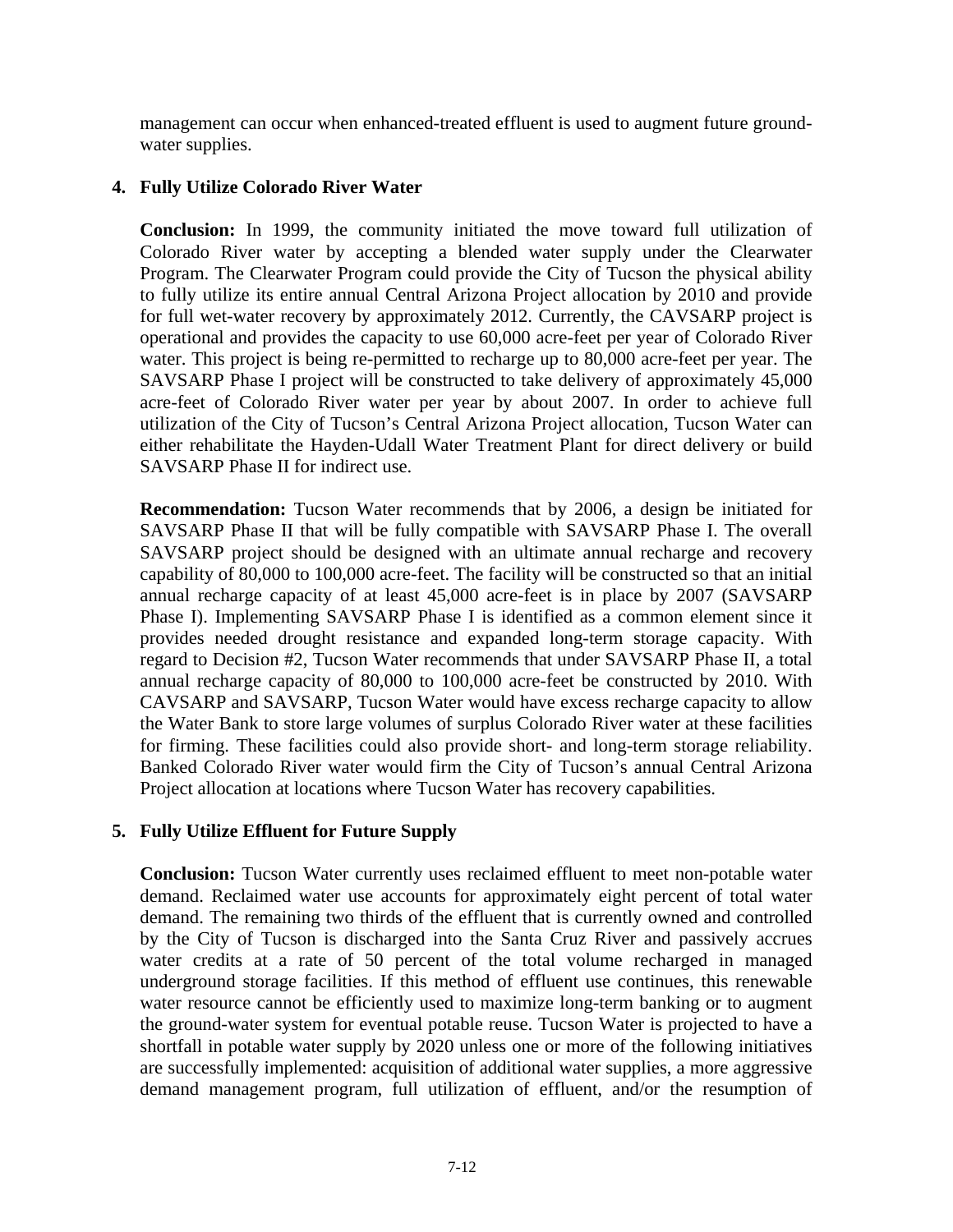ground-water mining. However, the latter would cause additional declines in water levels, increase the potential for additional subsidence, and accelerate the rate at which the Utility's allowable ground-water account would be debited.

**Recommendation:** With regard to Decision #3, Tucson Water recommends that by 2014 a commitment should be made to no longer discharge the City's effluent that is not used in the reclaimed system to the Santa Cruz River. Instead, the resource-management goal would be to maximize the future use of effluent through recharge.

#### **6. Utilize Effluent as a Wet-Water Resource**

**Conclusion:** Adopting a paper-water management approach means that the location where the effluent is recharged and where it is recovered may not be hydrologically related. In the short term, this approach would permit additional ground-water pumping in Tucson Water's existing well fields. However, continued pumping of ground water at rates that exceed hydrologic sustainability will eventually result in a resumption of ground-water level declines and an increase in the potential for additional land subsidence in the Tucson area. The only viable long-term approach is to recover the effluent where it is recharged.

**Recommendation:** With regard to Decision #4, Tucson Water recommends that effluent be used to support the reclaimed system, for banking, and/or for eventual indirect potable use. Unless additional water supplies are acquired in the near term, the Sweetwater Enhanced Treatment Plant and an effluent pipeline to convey the highly treated effluent to Tucson Water recharge facilities should be operational by 2017. The recharged water would eventually be recovered and blended with other supplies for potable use. Decision #4 must be preceded by an intensive outreach effort to inform the public of the waterresource challenge that will soon be facing the community and hence the need to indirectly reuse effluent for potable supply to ensure long-term sustainability. The effluent would be treated to remove a wide range of constituents and would allow for managing the mineral content of the water before it is recharged and blended with other source waters for potable supply. Review of demand projections indicates that without the acquisition of additional supply, the indirect reuse of effluent for potable use may need to be initiated by 2025 to avoid a supply shortfall within Tucson Water's service area before 2040.

### **7. Acquire Additional Water Supplies**

**Conclusion:** Other metropolitan areas in Arizona have recently been active in acquiring additional long-term water supplies. As a result, City of Tucson needs to implement an aggressive program to pursue potentially available supplies even though it has a substantial Central Arizona Project allocation and ground-water portfolio. Water resources will become increasingly limited both locally and statewide. Municipal water providers as well as other water users will be competing to acquire additional water resources. The limited availability of potential sources of supply could make the acquisition of additional resources both expensive and uncertain. Potential supply sources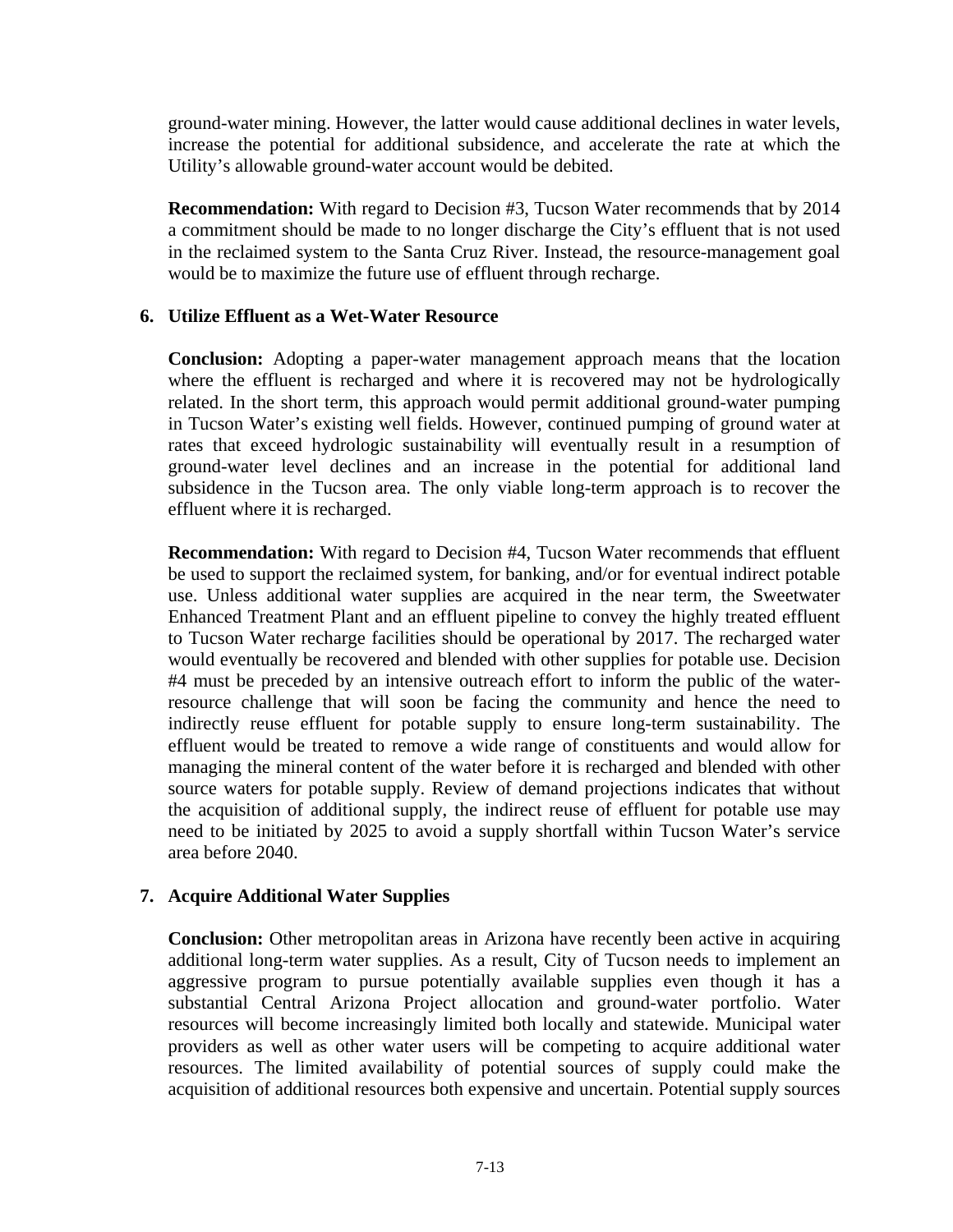might include additional Central Arizona Project allocations, leased or purchased Colorado River water, local and imported sources of ground water, and local effluent.

**Recommendation:** Tucson Water recommends that an aggressive program of identifying and pursuing the acquisition of additional water sources be undertaken in the near term. This program needs to be continued throughout the 50-year planning period.

#### **8. Manage Water Demand**

**Conclusion:** Tucson Water is currently pursuing a number of avenues to manage demand including conservation programming, reducing lost and unaccounted for water, encouraging the practice of water harvesting, and providing public information programs. Additional demand management efforts should be evaluated to further reduce per capita water use. An extended period of monitoring and evaluation of these programs will be needed to demonstrate actual water savings.

**Recommendation:** Tucson Water should develop a comprehensive program to reduce the annual volume of lost and unaccounted for water in its potable systems. The Utility will also continue an ongoing historical review of the conservation program to assess its effectiveness in reducing potable and total per capita water usage rates. In addition, an assessment will be conducted to evaluate the potential to further reduce potable and total per capita water usage rates by implementing more aggressive conservation programs.

#### **9. Implement a Water-Resource Impact Fee**

**Conclusion:** The cost of growth is to be paid through a combination of impact fees and rate increases. The cost to expand the system and develop additional water supplies to meet future growth should continue to be shifted from existing to future customers as they become part of the system.

**Recommendation:** Tucson Water will develop a financial plan that continues to shift the cost burden of growth to new customers as they are added to the system. The Utility has implemented a system equity fee as an important step in this continuing process. This fee requires new customers to pay for the existing excess system capacity that exists today; the fee is the financial vehicle used to recover the costs already expended to provide the capacity needed to meet the water demands they bring as new customers. As a result, this fee is referred to as a backward-looking fee. As Tucson Water looks to the future, a forward-looking fee should be developed to cover the development of additional water resources and system expansions required to meet future growth.

#### **10. Expand Regional Cooperation**

**Conclusion:** Many of Tucson Water's current uncertainties and challenges are similar to those of other water providers in the region. A mix of short-term actions and long-term planning will be needed to address current issues as well as new ones that arise over time. Such issues can be most effectively addressed if cooperation can be achieved among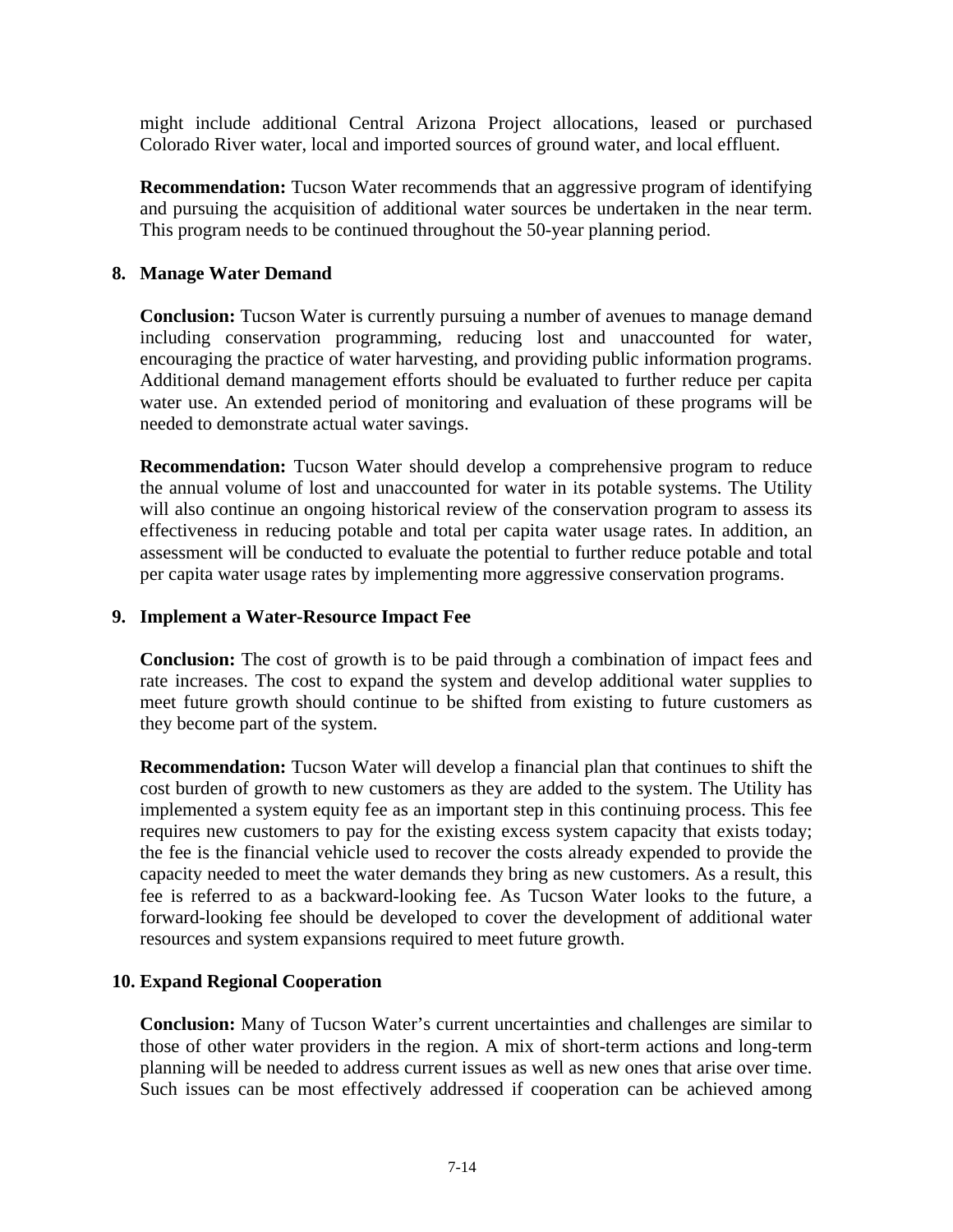local water providers in eastern Pima County. If a cooperative structure can be established in the near term, Tucson Water would coordinate its efforts with the other members to work collectively in acquiring additional sources of supply, implementing an integrated regional salinity control program, and making arrangements to wheel renewable resources within the region.

**Recommendation:** Steps should be taken toward establishing a regional cooperative with other water providers in eastern Pima County. The cooperative should focus on setting guidelines for members to act in a unified and cooperative manner. If a cooperative structure can be established in the near term, Tucson Water would coordinate its efforts with the other members to address regional water issues.

## **COSTS**

Costs will play a significant role in the decision-making process relating to which elements of the Family of Futures pathways are considered and eventually implemented. Meeting the specified long-range planning goals will demand substantial investment for infrastructure and associated ongoing O&M costs.

The costs presented below are "present worth" costs developed using standard engineering assumptions. Present worth costs are calculated to provide a basis for comparison that accounts for the variability in the timing of implementation of pathway projects. Under a present worth analysis, project costs are estimated in today's dollars and are discounted for each future year until the facility is constructed. Therefore, these costs are presented for comparison of the relative costs of the various pathways and are not reflective of the actual costs to construct and operate the facilities. In addition, these conceptual capital costs are estimated at a level of accuracy that is considered suitable for long-range planning purposes. The Association for the Advancement of Cost Engineering (2000) defines a conceptual cost estimate to be within minus 30 percent and plus 50 percent of actual cost.

## **Capital Costs**

The capital cost estimates include construction costs, non-construction costs such as investigation studies and design, environmental and archeological studies, and right-of-way acquisition costs; they do not include land acquisition costs. Capital unit costs were estimated for pipelines, pump stations, and reservoirs.

## **Operations and Maintenance Costs**

O&M covers a wide range of activities that are conducted in order to sustain a level of service and to maintain the capital assets of the Utility. These costs are associated with the daily management of the water system. O&M costs include power costs associated with pumping water or operating treatment plants, costs to maintain equipment, and all labor costs required to manage, operate and maintain the Utility*.* Costs for the purchase of Colorado River water have not been included. O&M costs are estimated on an annual basis assuming 365 days of operation per year unless otherwise indicated.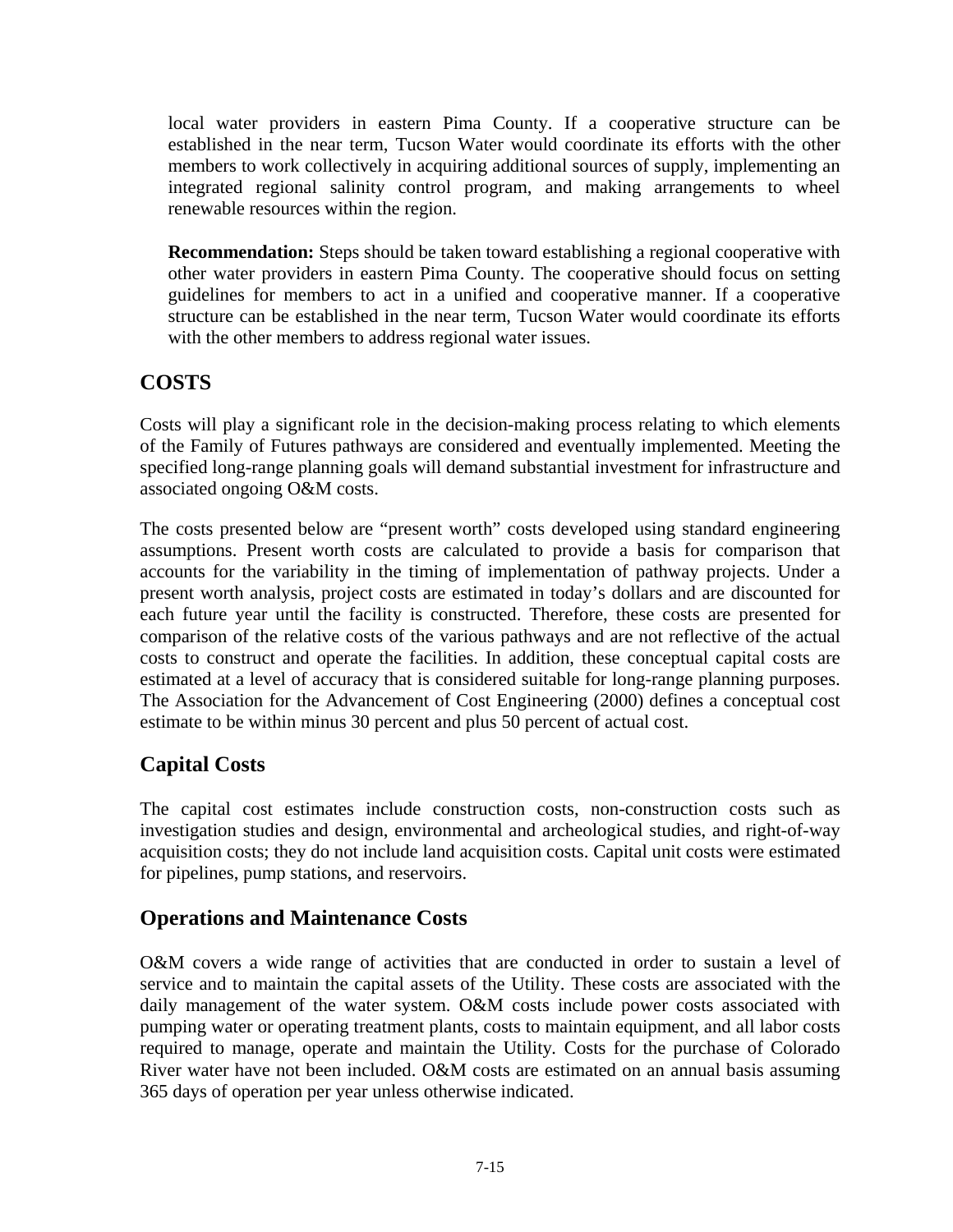### **Recommended Plan Cost Analyses**

The 14 pathways discussed in Chapter Six and listed on Table 6-1 have been evaluated using various cost estimating tools available to the Utility. In order to present the pathways in a comparative fashion, present worth analyses of both capital and O&M cost were conducted. For relative cost comparison purposes, the unit costs (dollars per thousand gallons) required to develop renewable water supplies specified in each pathway were calculated through the year 2030. Because the costs to produce hydrologically sustainable ground water are the same for each pathway, those costs and the associated volume of ground water are not included in this analysis. Table 7-1 presents the results of both the present worth and resulting unit cost analyses of each pathway. Detailed tables of the individual cost runs are presented in Appendix F: *Cost Information*.

| <b>Family of</b>            |                | <b>Combined</b> | 2030 Average Flow | <b>Unit Cost (\$/1000</b> |                                 |
|-----------------------------|----------------|-----------------|-------------------|---------------------------|---------------------------------|
| <b>Futures</b>              | Pathway        | <b>Future</b>   | $(MGD)^1$         | $\text{gallons}\right)^2$ | <b>Total Present Worth (\$)</b> |
| No Effluent for Potable Use | 1              | I-A             | 116.2             | \$0.70                    | \$427,300,000                   |
|                             |                | II-A            | 123.0             | \$0.25                    | \$158,700,000                   |
|                             | 2              | $I-B$           | 150.9             | \$0.95                    | \$750,000,000                   |
|                             |                | II-B            | 156.5             | \$0.58                    | \$474,700,000                   |
|                             | 3              | IC              | 116.2             | \$0.70                    | \$427,300,000                   |
|                             |                | $II-C$          | 123.0             | \$0.25                    | \$158,700,000                   |
|                             | 4              | $I-D$           | 150.9             | \$0.95                    | \$750,000,000                   |
|                             |                | II-D            | 156.5             | \$0.58                    | \$474,700,000                   |
|                             | 5              | III-A           | 130.0             | \$0.33                    | \$227,900,000                   |
|                             |                | IV-A            | 115.1             | \$0.90                    | \$541,400,000                   |
|                             | 6              | $III-B$         | 156.2             | \$0.53                    | \$431,700,000                   |
|                             |                | IV-B            | 149.9             | \$0.93                    | \$734,700,000                   |
|                             | $\overline{7}$ | $III-C$         | 130.0             | \$0.33                    | \$227,900,000                   |
|                             |                | IV-C            | 115.1             | \$0.90                    | \$541,400,000                   |
|                             | 8              | III-D           | 156.2             | \$0.53                    | \$431,700,000                   |
|                             |                | IV-D            | 149.9             | \$0.93                    | \$734,700,000                   |
| Recharge<br>Total           | 9              | $III-E$         | 154.6             | \$0.71                    | \$577,400,000                   |
|                             |                | IV-E            | 153.1             | \$1.10                    | \$882,000,000                   |
|                             | 10             | III-F           | 154.6             | \$0.71                    | \$577,400,000                   |
|                             |                | IV-F            | 153.1             | \$1.10                    | \$882,000,000                   |
| Technology<br>Combined      | 11             | I-E             | 154.6             | \$0.95                    | \$772,000,000                   |
|                             |                | II-E            | 154.6             | \$0.60                    | \$486,100,000                   |
|                             | 12             | I-F             | 154.6             | \$0.95                    | \$772,000,000                   |
|                             |                | II-F            | 154.6             | \$0.60                    | \$486,100,000                   |
| Treatment<br>Flexibility    | 13             | I-G             | 154.6             | \$0.91                    | \$737,300,000                   |
|                             |                | II-G            | 154.6             | \$0.62                    | \$502,800,000                   |
|                             | 14             | I-H             | 154.6             | \$0.91                    | \$737,300,000                   |
|                             |                | II-H            | 154.6             | \$0.62                    | \$502,800,000                   |

<sup>1</sup>The 2030 Average Flow is only that water made available for use by implementing each pathway.

 $^{2}$ The Unit Cost is based upon the annualized capital and O&M costs divided by the 2030 Average Flow. It represents the cost for every 1000 gallons of new water supply put to use under each pathway.

#### **Table 7-1**: Cost Comparisons.

Under *No Effluent for Potable Use*, the present worth unit cost of water per 1,000 gallons ranges from \$0.25 to \$0.95 while total present worth ranges from about \$159 million to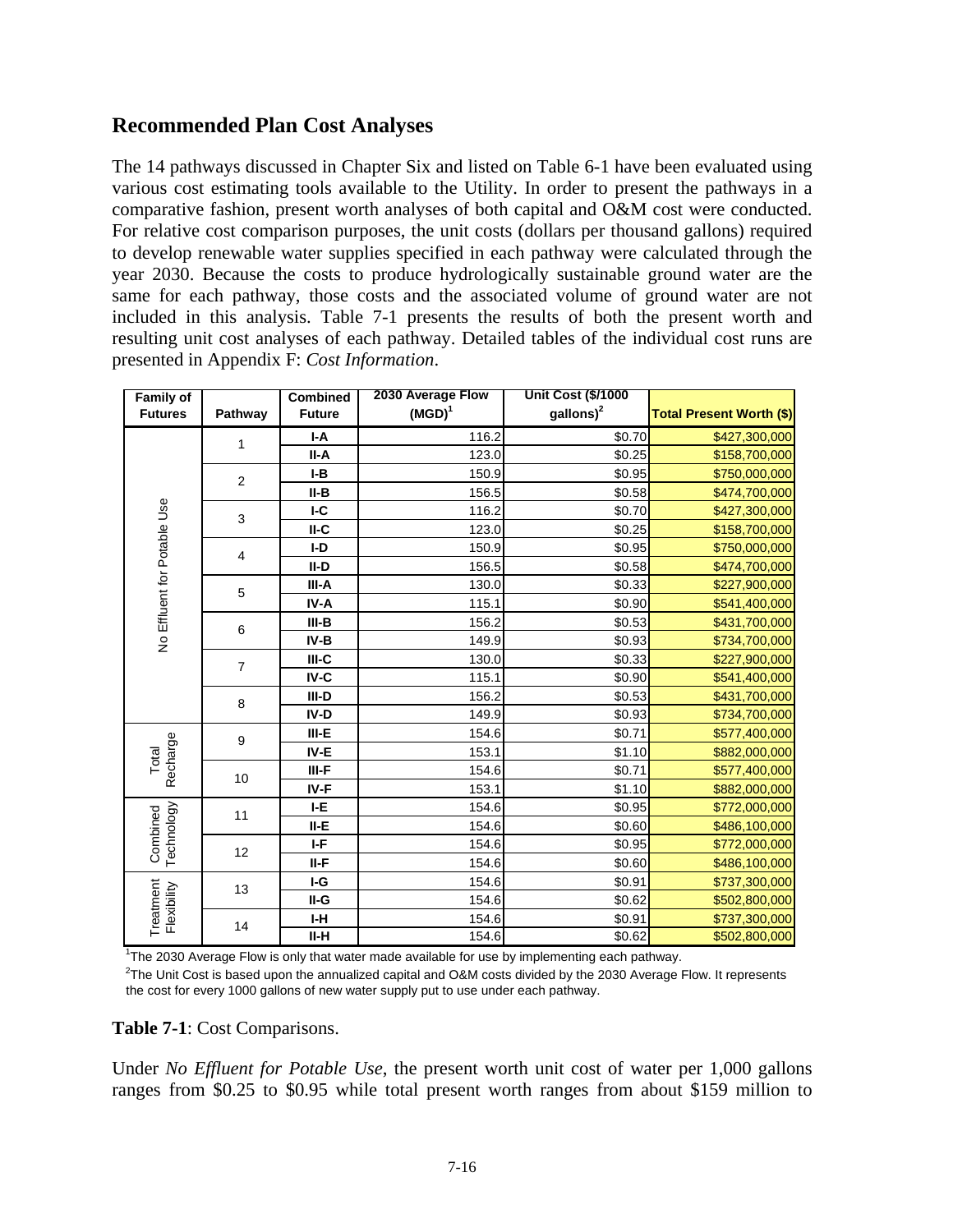approximately \$750 million. While this Family of Futures includes some of the lowest cost scenarios and represents more than half of all the pathways evaluated in this assessment, none of the eight pathways has the capability of meeting all of the specified long-range planning goals. All eight of these pathways fail in terms of their ability to provide sufficient sustainable supply to meet projected demands through 2050. If additional water resources can be acquired and/or if per capita water usage can be reduced, these pathways will be revisited with regard to the adequacy of future water supplies.

The three remaining Families of Futures: *Total Recharge*, *Combined Technology* and *Treatment Flexibility* have present worth unit costs per 1,000 gallons which range from \$0.60 to \$1.10 with total present worth estimates ranging between \$486 million and \$882 million.

Tucson Water's recommendations are closely aligned with Pathway Nine in the *Total Recharge* Family of Futures. The total present worth presented under Combined Future III-E is \$577,400,000 with a present worth unit cost of water of \$0.71 per 1,000 gallons. Tucson Water's recommendations meet all of the long-range water-resource planning goals.

### **Impacts on Tucson Water's Financial Plan**

Providing the financial resources required to construct and operate new facilities will be a major focus of the Utility over the next decade. Tucson Water uses three primary mechanisms to fund operations and capital improvements: water sales, issuance of debt, and development type fees. Currently, the Utility covers capital costs through a combination of revenues from water sales and proceeds from the sale of water revenue bonds. Operating costs, including debt service on bond issuances, are covered by water revenues. These revenues currently include the Water System Equity Fee that is charged for new customer connections. Meeting the financial requirements of the selected pathway will likely utilize a combination of all three funding sources.

While the present worth values presented in Table 7-1 may provide a general cost relationship between the various pathways, they cannot be overlaid on Tucson Water's financial models to generate projected revenue impacts. These financial models require:

- Costs allocated to specific fiscal years over a defined planning period; and
- O&M and capital costs allocated to a given fiscal year and stated in nondiscounted dollars for the period.

In addition, the financial planning models will attempt to capture certain costs not included in the present worth values presented in Table 7-1. For example, the present worth costs do not include the annual cost to purchase Colorado River water. However, every pathway will require the eventual use of all of the Utility's Central Arizona Project allocation. In calendar year 2005, the Utility plans on purchasing approximately 61,000 acre-feet of Colorado River water at a commodity rate of \$79 per acre-foot (\$4.8 million). By 2009, the Central Arizona Water Conservation District projects its charge for Colorado River water will be \$97 per acre-foot. At that rate, charges for the Utility's full allotment of 135,966 acre-feet will be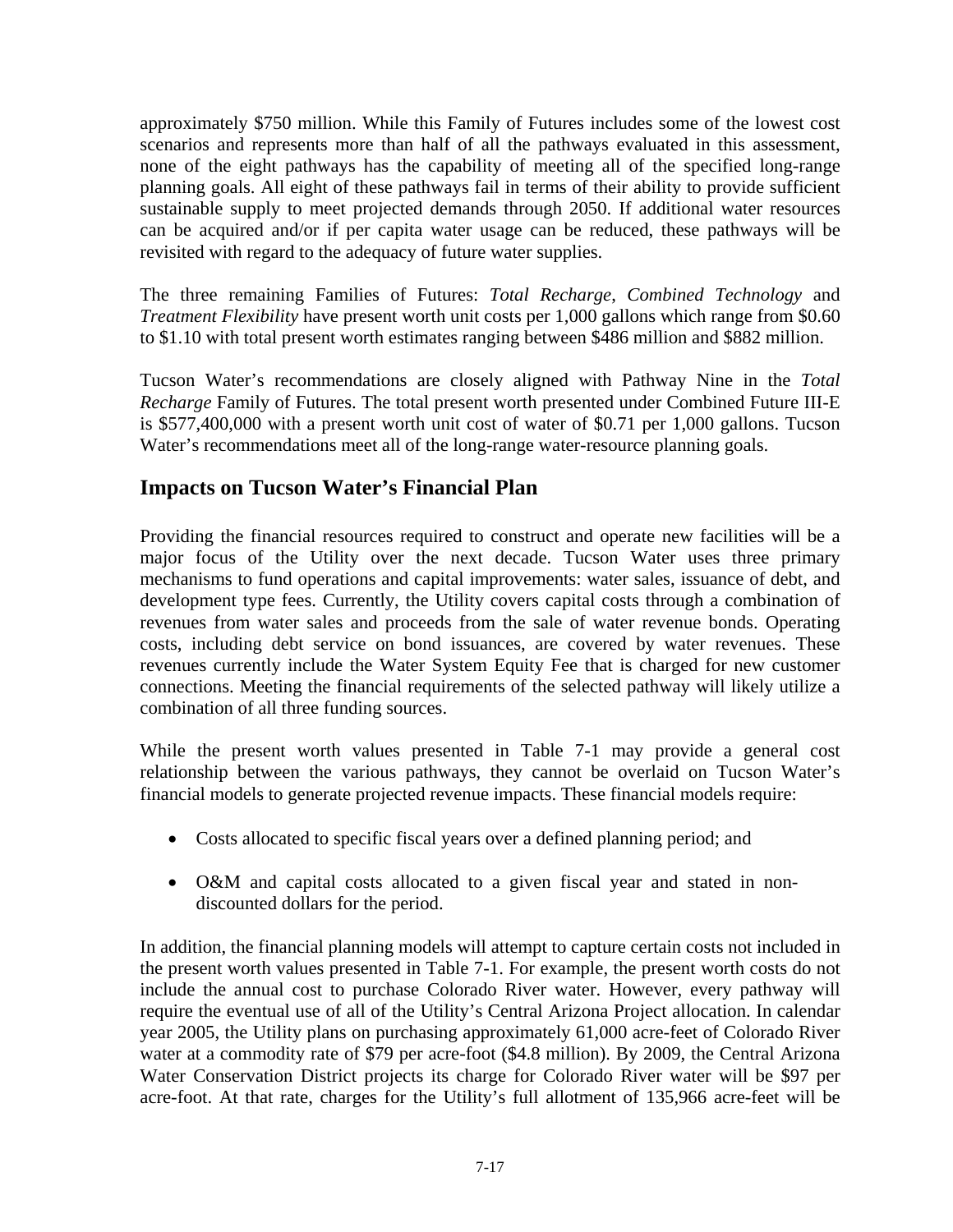nearly \$13.2 million. It is anticipated that the rate per acre-foot will continue to increase thereafter.

To provide estimates on the potential revenue increases that will be required to fund the various pathways, the Utility is creating a 20-year Financial Plan. The Financial Plan will incorporate the specific financing needs (timing and dollar amounts) for the capital and operating elements of representative pathways. This analysis is expected to be completed during November 2004. While it is anticipated that general revenue increase conclusions will be made from the Financial Plans results, the potential for large variances in capital costs (cost estimates within minus 30 percent/plus 50 percent of actual cost) and the resulting impact on required revenue increases must be considered. In addition, further discussions and analysis will be necessary to determine the source of revenue increases from among monthly water rates, development type fees, or some combination of the two.

## **SUMMARY**

While the Recommended Plan developed through the scenario planning process is built upon sets of common elements that can lead to multiple futures, Tucson Water's recommendations focus on meeting all of the stated planning goals set forth in Chapter One. The recommendations are based on a fiscally responsible use of Colorado River water as part of the Clearwater blend together with the full utilization of treated effluent water to indirectly augment the potable water supply through recharge and recovery. Review of Table 7-2 indicates that Tucson Water's recommendations (highlighted in yellow) meet all six of the long-range planning goals and will ensure the retention of the City of Tucson's AWS designation through 2035. The "Potable Use of Effluent" pathway under the Clearwater Program with an aesthetic TDS of 450 mg/L also meets all planning goals but at an increased cost of about 50 percent.

|                                             | Clearwater Program 500-650 TDS; Recharge<br>and/or Direct Treatment |                                                   |                                | Clearwater Program 450 TDS; Recharge<br>and/or Direct Treatment |                                                   |                                |
|---------------------------------------------|---------------------------------------------------------------------|---------------------------------------------------|--------------------------------|-----------------------------------------------------------------|---------------------------------------------------|--------------------------------|
| <b>Planning Goals:</b>                      | <b>Potable Use</b><br>of Effluent                                   | Long-Term<br><b>Banking of</b><br><b>Effluent</b> | Disposal of<br><b>Effluent</b> | <b>Potable Use</b><br>of Effluent                               | Long-Term<br><b>Banking of</b><br><b>Effluent</b> | Disposal of<br><b>Effluent</b> |
| Meet Projected Total<br>Demand              | <b>YES</b>                                                          | <b>YES</b>                                        | <b>NO</b>                      | <b>YES</b>                                                      | <b>YES</b>                                        | <b>NO</b>                      |
| Utilize Renewable<br>Resources              | <b>YES</b>                                                          | <b>NO</b>                                         | <b>NO</b>                      | <b>YES</b>                                                      | <b>NO</b>                                         | <b>NO</b>                      |
| <b>Meet Water-Quality</b><br><b>Targets</b> | <b>YES</b>                                                          | <b>YES</b>                                        | <b>YES</b>                     | <b>YES</b>                                                      | <b>YES</b>                                        | <b>YES</b>                     |
| Achieve Sustainable<br>Pumpage              | <b>YES</b>                                                          | <b>NO</b>                                         | <b>NO</b>                      | <b>YES</b>                                                      | <b>NO</b>                                         | <b>NO</b>                      |
| Manage Costs and<br>Rate Impacts            | <b>YES</b>                                                          | <b>YES</b>                                        | <b>YES</b>                     | <b>YES</b>                                                      | <b>YES</b>                                        | <b>YES</b>                     |
| Comply with Assured<br>Water Supply Program | <b>YES</b>                                                          | <b>YES</b>                                        | <b>NO</b>                      | <b>YES</b>                                                      | <b>YES</b>                                        | <b>NO</b>                      |

**Table 7-2**: Meeting the Planning Goals.

In addition, treating the effluent to a higher standard to manage salinity and to eliminate any other potential unregulated chemicals presents the Utility with an environmentally responsible way to approach future needs. Providing a very high-quality effluent water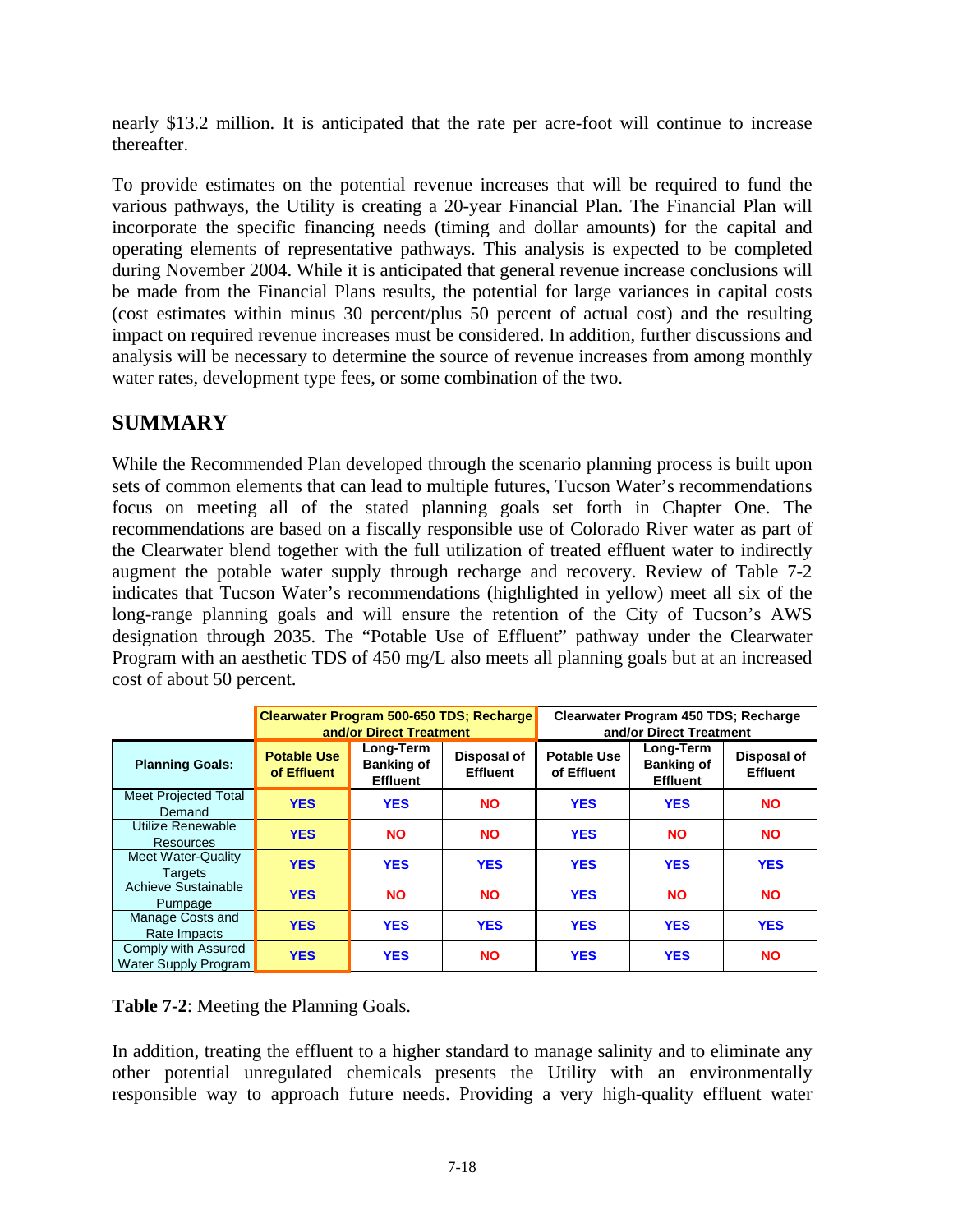supply through an enhanced level of treatment will also offer the option of blending with reclaimed water which will create a wider range of possible non-potable uses for the reclaimed system.

The *Total Recharge* component of Pathway Nine will also place the Utility in a better operational position to respond to demand management issues associated with long-term drought and system outages on the Central Arizona Project canal. While Tucson Water's recommendations generally follow Pathway Nine without enhanced treatment of the Clearwater blend (Combined Future III E), Tucson Water is also committed to the scenario planning process which seeks to maintain planning and pathway flexibility as the future unfolds. Review of the Recommended Plan Summary (Plate 1) indicates that several critical decisions should be made by 2014. Tucson Water will work with the community over the next eight to ten years in order to maximize utilization of available renewable water supplies and to ensure that the planning goals will be met in the long term.

Projected water-resource utilization under the Recommended Plan is shown on Figure 7-1. Throughout the 50-year planning period, reclaimed water for non-potable use (solid magenta color) is assumed to meet at least eight percent of total demand. The remaining 92 percent of total demand is potable demand and is indicated by the dashed white line on Figure 7-1.



**Figure 7-1:** Projected Total Demand and Use of Resources for the Recommended Plan.